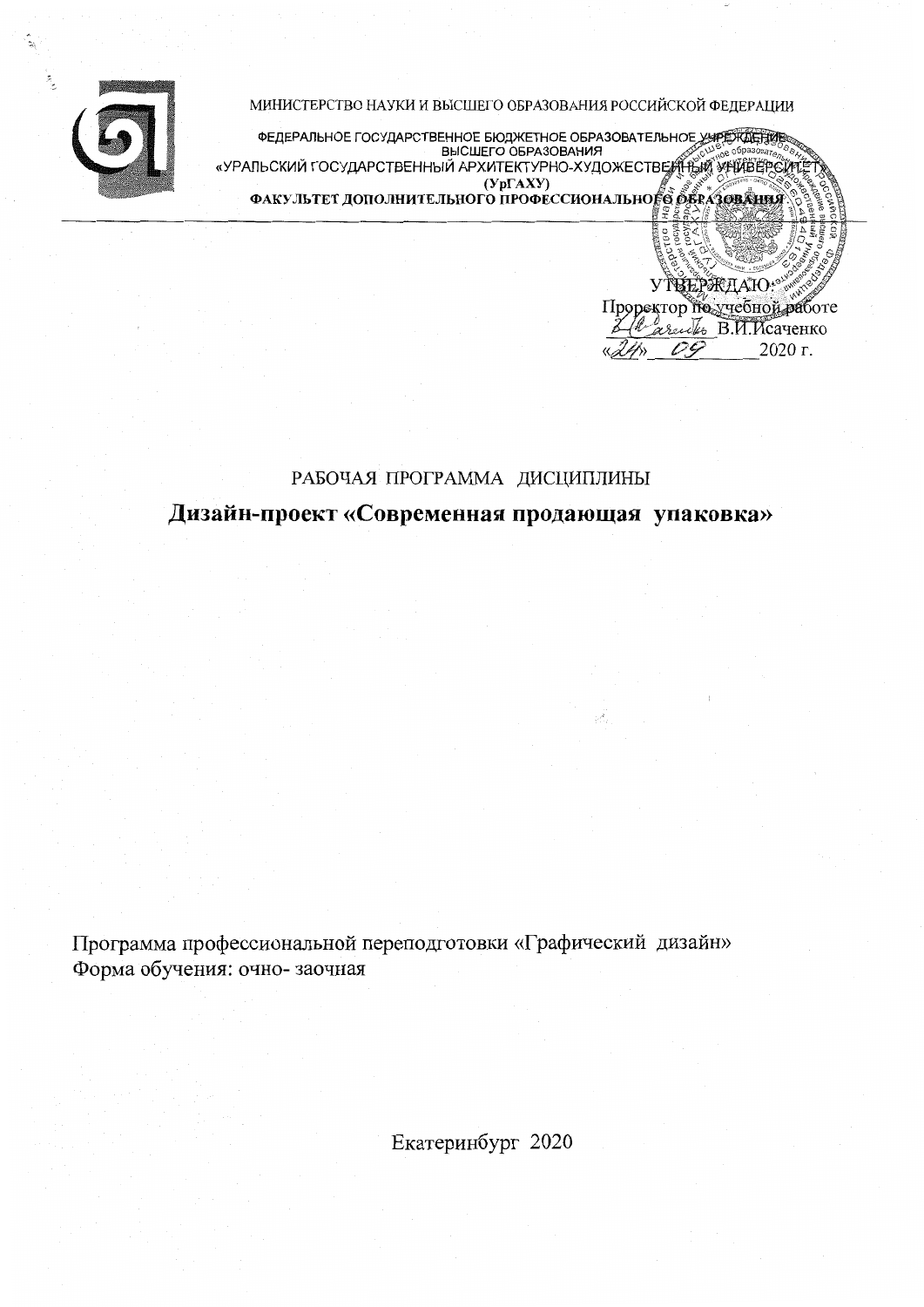### 1. ОБШАЯ ХАРАКТЕРИСТИКА ПРОГРАММЫ

#### $1.1$ Место дисциплины в структуре образовательной программы, связи с другими дисциплинами.

Дисциплина Дизайн-проект «Современная продающая упаковка» входит в проектный модуль программы профессиональной переподготовки «Графический дизайн»

Курс опирается на знания, приобретенные на дисциплине «Основы композиции», «Дизайн визуальных коммуникаций», «Теория цвета», «Основы шрифтографики», Дизайн-проект «Дизайн в рекламе»

 $\mathbf{B}$ процессе изучения дисциплины происходит формирование у обучающихся профессиональных компетенций для выполнения нового вида профессиональной деятельности при закреплении практических навыков, умения и владения основами дизайна упаковки, в соответствии с квалификационными требованиями квалификационного справочника по профессии графический дизайнер.

#### $1.2$ Аннотация содержания дисциплины:

Освоение дисциплины дизайн-проект «Современная продающая упаковка» направлено на формирование профессиональных компетенций и способствует закреплению знаний нового вида профессиональной деятельности в умении и владении основами дизайна упаковки, в соответствии с квалификационными требованиями профстандарта «Графический дизайнер»

Результаты направлены на формирование профессиональных компетенций и знаний общих принципов функционирования дизайна упаковки и принципиальных устройств упаковочного рынка, современных и традиционных коммуникативных технологий в дизайне упаковки, правовых основ рекламной деятельности, ФЗ «О рекламе» современные компьютерные технологии, необходимые в его проектной деятельности, владении комплексом информационнотехнологических знаний, навыками работы с линией, пятном, шрифтом, информацией о конструкционно-материальных элементах упаковочных носителей, работать с классическими и современными шрифтовыми гарнитурами

#### 1.3 Краткий план построения процесса изучения дисциплины:

Процесс изучения дисциплины включает лекции и занятия, в рамках которых обучающийся выполняют практические упражнения. При изучении дисциплины применяются формы интерактивного обучения и технологии взаимооценки.

Форма заключительного контроля при промежуточной аттестации - зачет с оценкой.

Оценка по дисциплине носит интегрированный характер, учитывающий результаты оценивания участия обучающихся в аудиторных занятиях, качества и своевременности выполнения практических (графических) упражнений.

#### 1.4. Планируемые результаты обучения по дисциплине

Изучение дисциплины дизайн-проект «Современная продающая упаковка» является этапом формирования у обучающегося компетенций необходимых для выполнения нового вида трудовой деятельности в виде анализа информации, необходимой для работы над дизайнпроектом упаковки и ее идентификации, а также определение композиционных приемов и проектируемого объекта, разработка дизайн- макета объекта стилистических особенностей визуальной информации, идентификации и коммуникации.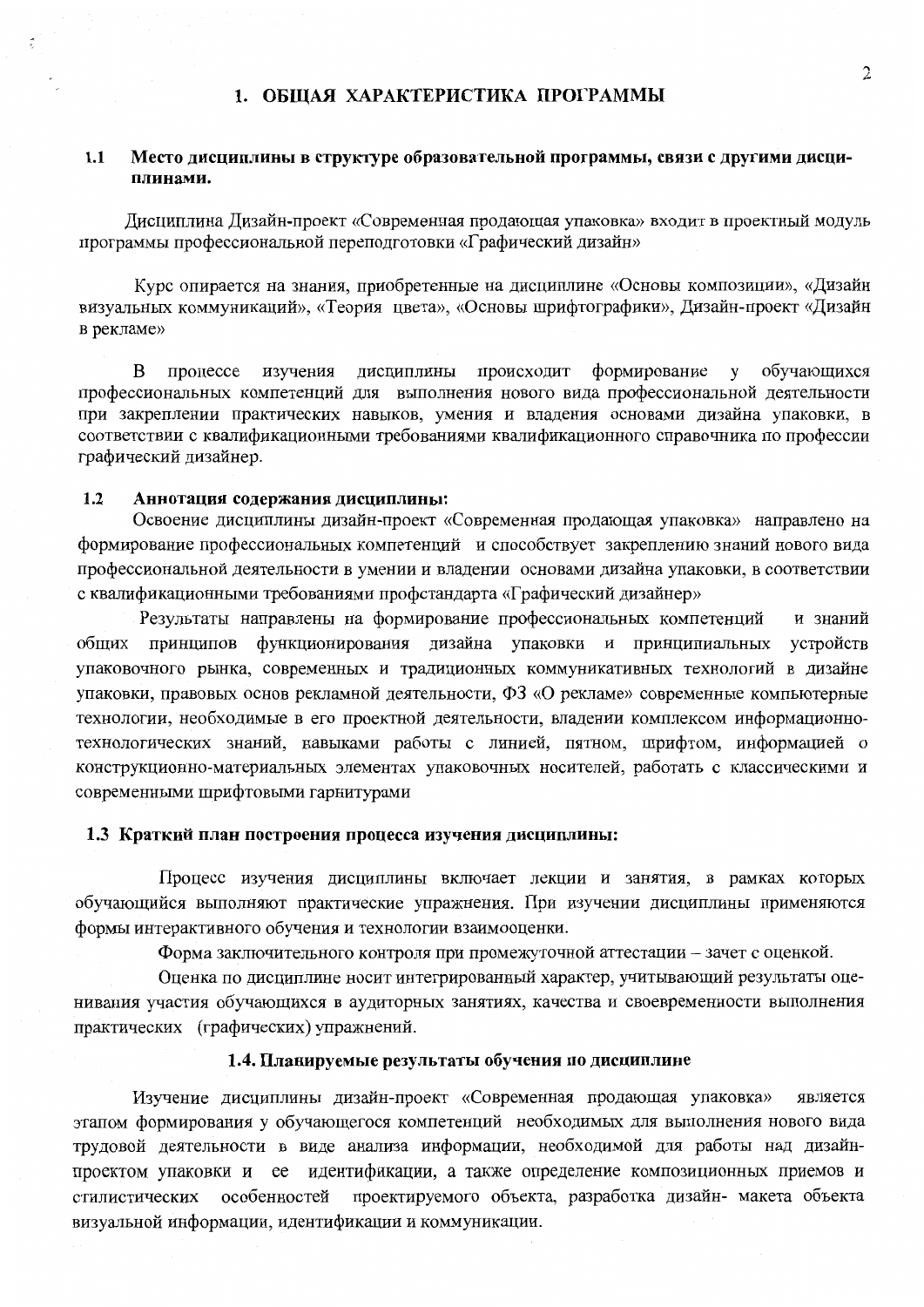Способность анализировать и определять требования к дизайн - проекту и синтезировать набор возможных решений задач и подходов к выполнению дизайн - проекта (ПК-4)

Способность использовать информационные ресурсы: современные информационные технологии и графические редакторы для реализации и создания документации по дизайнпроектам (ПК-10)

Способность применять методы научных исследований при создании дизайн-проектов и обосновать новизну собственных концептуальных решений (ПК-12)

Результаты освоения дисциплины направлены на формирование профессиональных компетенций и получение возможности продемонстрировать следующие результаты:

Знать: общие принципы функционирования дизайна упаковки и принципиальное устройство упаковочного рынка; современные и традиционные коммуникативные технологии в дизайне упаковки; правовые основы рекламной деятельности, ФЗ «О рекламе»; современные компьютерные технологии, необходимые в его проектной деятельности;

Уметь: работать в команде, быть готовым к кооперации с коллегами для выполнения групповых заданий и обсуждения результатов индивидуальных учебных заданий; научно обосновать свои проектные предложения и концептуальные идеи; уметь грамотно использовать поверхность упаковки и проектный потенциал креативной упаковочной концепции;

Владеть: комплексом информационно-технологических знаний, навыками работы с линией, пятном, шрифтом, информацией о конструкционно-материальных элементах упаковочных носителей, работать с классическими и современными шрифтовыми гарнитурами.

#### 1.5. Объем дисциплины

Нормативная трудоемкость обучения по данной программе - 80 часа.

#### 2. Содержание дисциплины

#### Раздел 1. Введение в основы дизайна упаковки.

#### Тема 1.1 Значение упаковки в жизнедеятельности человека.

Проведение анализа пищевых упаковок.

#### Тема 1.2 Вкусовые традиции в еде.

Составление ментальной карты о еде.

#### Тема 1.3 Выявление вкусовых ассоциаций и создание образов.

Истории о еде в картинках. Изображение кулинарного блюда. Выполнение макета на ассоциацию о еде.

#### Тема 1.4 Коммуникация дизайна упаковки.

Проведение анализа пищевых упаковок.

#### Тема 1.5 Эмоции в дизайне упаковки.

Проведение анализа пищевых упаковок. Выполнение упражнений (гендерный признак, эмоции, образ жизни, экономический статус, психотип, возраст).

#### Тема 1.6 Визуальная коммуникация дизайна упаковки.

Визуальная коммуникация дизайна упаковки в маркетинговых концепциях. Цвет. Использование пирамиды ограничений А. Маслоу в проектировании дизайна упаковки. Выполнение упражнений (заметность, аппетитность, простота, соотношение цены и качества, уникальность). Шртфт. Использование пирамиды ограничений А. Маслоу в проектировании дизайна упаковки.

Выполнение упражнений (качество, изысканность, традиции, вкус и структура,

индивидуальность). Иллюстрация. Использование пирамиды ограничений А. Маслоу в проектировании дизайна упаковки. Выполнение упражнений (аппетитность, свежесть).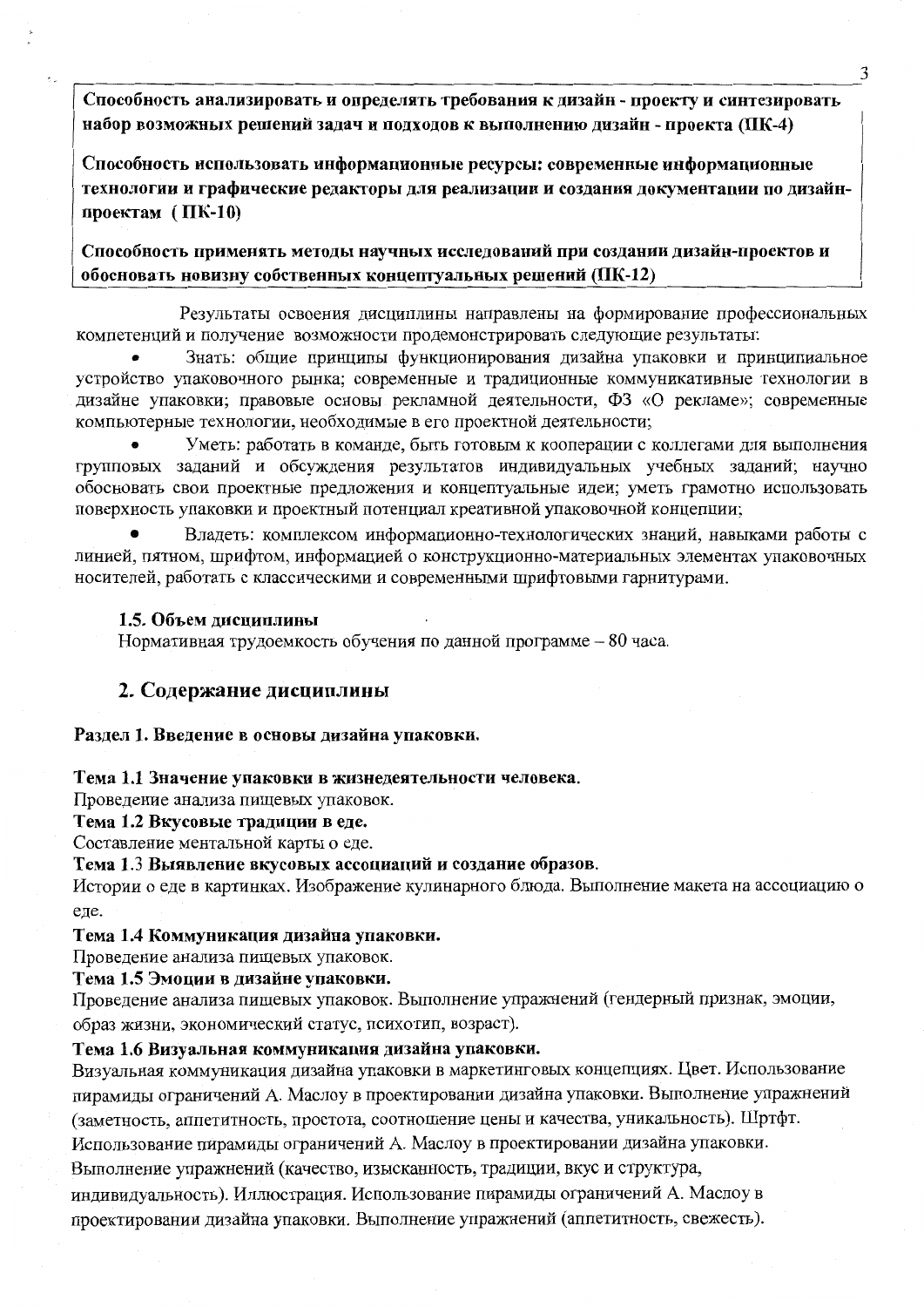### Тема 1.7 Теория дизайна упаковки.

Классификация упаковки. Производство упаковки. Упаковочные материалы. Форма и структура упаковки. Информация на упаковке. Исследования в дизайне упаковки. Инновации в дизайне упаковки. Тренды в упаковке. Будущее дизайна упаковки.

#### Раздел 2. Проектирование продающей упаковки

#### Тема 2.1 Концепция дизайна упаковки.

Разработать концепцию дизайна упаковки для ядовитого вещества.

Тема 2.2 Использование исследований психотипов в дизайне упаковки.

Разработать концепцию дизайна упаковки для сухофруктов.

Тема 2.3 Использование исследований целевой аудитории в дизайне упаковки.

Разработать концепцию дизайна упаковки для «Кофе для друга».

Тема 2.4 Иерархия в подаче текстовой и визуальной информации на упаковке.

Разработать концепцию технической информации для упаковки под крупу.

Тема 2.5 Использование исследований индивидуальных потребительских предпочтений в дизайне упаковки.

Разработать концепцию дизайна упаковки для сухого корма для кошек.

#### Раздел 3. Курсовое проектирование продающей упаковки

#### Тема 3.1 Исследование.

Утверждение темы. Проведение исследования, изучение аналогов. Составление и утверждение брифа. Сбор информации и ее анализ. Построение ментальных карт.

#### Тема 3.2 Концепция.

Разработка концепции. Разработка серии эскизов и клаузур.

#### Тема 3.3 Проект.

Изготовление иллюстраций. Проектирование серии упаковок. Составление текстов. Верстка сторон упаковки. Изготовление макетов.

#### Тема 3.4 Презентация.

Подготовка к презентации. Презентация и защита проекта. Обсуждение результатов.

## 3. РАСПРЕДЕЛЕНИЕ УЧЕБНОГО ВРЕМЕНИ

#### 3.1 Распределение часов дисциплины по темам и видам учебных занятий

| N <sub>2</sub> | Наименование              | Bcer     | В том числе |            |            | Формы           |
|----------------|---------------------------|----------|-------------|------------|------------|-----------------|
| $\mathbf{u}$   | разделов и тем            | $\bf{0}$ | Лекц        | Практич    | Практичес  | текущего        |
| $\mathbf{u}$   |                           | час.     | ия          | еское      | кое        | контроля        |
|                |                           |          |             | занятие в  | занятие в  | успеваемости    |
|                |                           |          |             | лекц. ауд. | комп. ауд. |                 |
| 1.             | Раздел 1                  | 16       | 6           | 10         |            |                 |
|                | Введение в основы дизайна |          |             |            |            |                 |
|                | упаковки.                 |          |             |            |            |                 |
| 2.             | Раздел 2                  | 23       | 5           | 10         | 8          | Практические    |
|                | Проектирование продающей  |          |             |            |            | работы№1,2,3,4  |
|                | упаковки                  |          |             |            |            |                 |
| 3.             | Раздел 3                  | 41       | 1           | 10         | 30         | Практические    |
|                | Курсовое проектирование   |          |             |            |            | работы№5,6,7,8  |
|                | продающей упаковки        |          |             |            |            |                 |
|                | итого                     | 80       | 12          | 30         | 38         | Зачет с оценкой |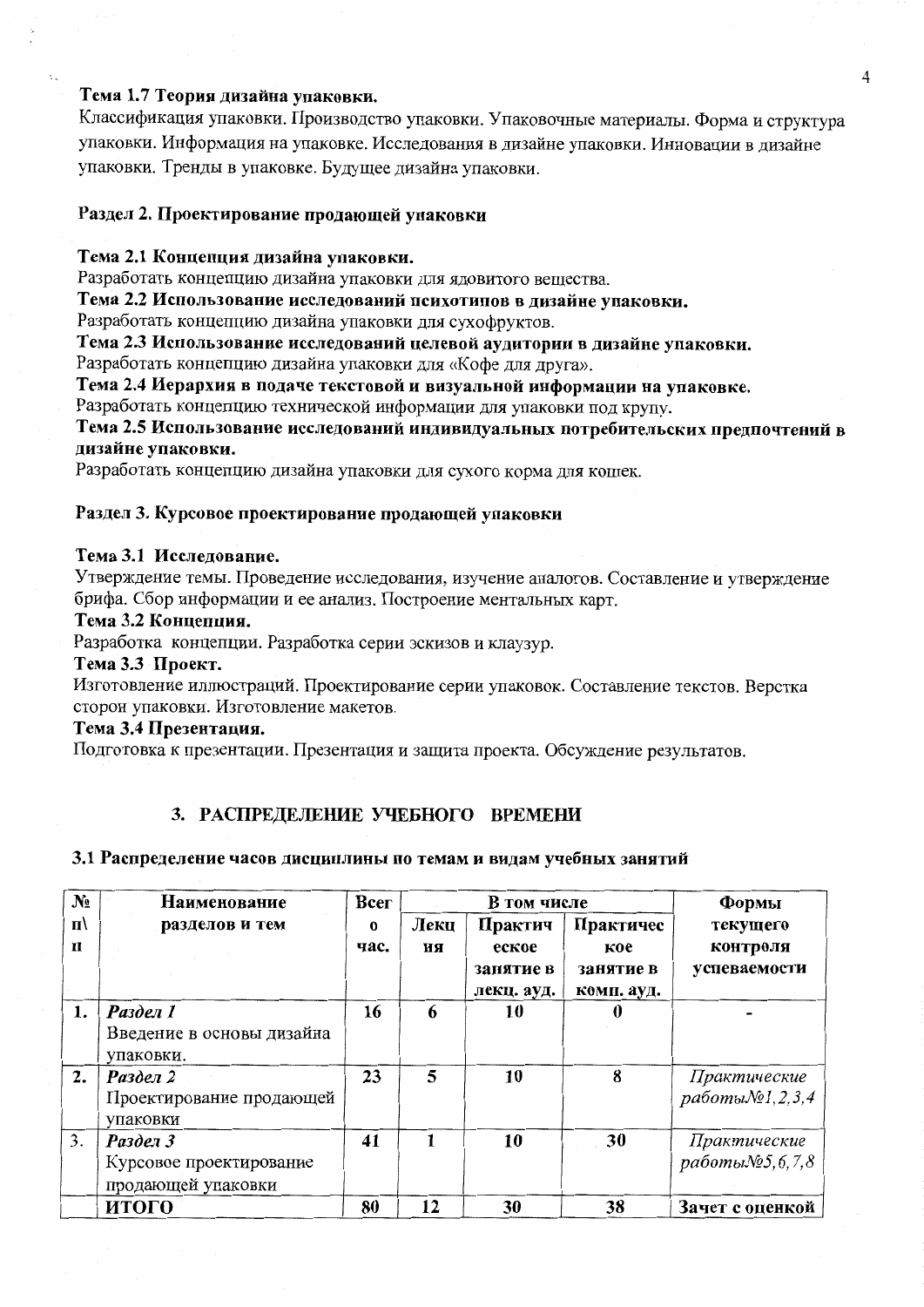## 3.2 ПРИМЕРНЫЕ ТЕМЫ ПРАКТИЧЕСКИХ ЗАНЯТИЙ

 $\mathbf{I}$ 

| $N_2$        | $N_2$            | Наименование тем          | Формируемые компетенции                                              | Количеств |
|--------------|------------------|---------------------------|----------------------------------------------------------------------|-----------|
| $\Pi/\Pi$    | практ.           |                           | (или их части)                                                       | о часов   |
|              | работы           |                           |                                                                      | занятий   |
| $\mathbf{1}$ | Практич<br>еские | Разработать концепцию     | Изучение информации необходимой для                                  | 2,0       |
|              | работы           | дизайна упаковки для      | работы над дизайн-проектом объекта                                   |           |
|              | No]              | сухого корма для          | информации,<br>визуальной                                            |           |
|              |                  | кошек.                    | идентификации и коммуникации.                                        |           |
|              |                  |                           |                                                                      |           |
|              |                  |                           | Определение композиционных приемов<br>особенностей<br>стилистических |           |
|              |                  |                           | и<br>объекта<br>визуальной<br>проектируемого                         |           |
|              |                  |                           | идентификации<br>информации,<br>и                                    |           |
|              |                  |                           | коммуникации.                                                        |           |
|              |                  |                           |                                                                      |           |
| 2            | Практич<br>еские | Разработать концепцию     | Изучение информации необходимой для                                  | 2,0       |
|              | работы           | технической<br>информации | работы над дизайн-проектом объекта                                   |           |
|              | Nº2              | ДЛЯ<br>упаковки под крупу | информации,<br>визуальной                                            |           |
|              |                  |                           | идентификации и коммуникации.                                        |           |
|              |                  |                           | Определение композиционных приемов                                   |           |
|              |                  |                           | особенностей<br>стилистических<br>И                                  |           |
|              |                  |                           | объекта<br>проектируемого<br>визуальной                              |           |
|              |                  |                           | идентификации<br>информации,<br>и                                    |           |
|              |                  |                           | коммуникации                                                         |           |
| 3            | Практич          | Разработать концепцию     | информации, необходимой<br>Изучение                                  | 2,0       |
|              | еские            | дизайна упаковки для      | работы над<br>дизайн-<br>проектом<br>для                             |           |
|              | работы<br>No3    | «Кофе для друга».         | информации,<br>объекта<br>визуальной                                 |           |
|              |                  |                           | идентификации и коммуникации.                                        |           |
|              |                  |                           |                                                                      |           |
|              |                  |                           | Определение композиционных приемов                                   |           |
|              |                  |                           | особенностей<br>стилистических<br>и                                  |           |
|              |                  |                           | визуальной<br>объекта<br>проектируемого                              |           |
|              |                  |                           | идентификации<br>информации,<br>И                                    |           |
|              |                  |                           | коммуникации                                                         |           |
| 4            | Практич          | Разработать концепцию     | Изучение информации необходимой для                                  | 2,0       |
|              | еские<br>работы  | дизайна упаковки для      | работы над дизайн-проектом объекта                                   |           |
|              | $\mathcal{N}$ 04 | сухофруктов               | информации,<br>визуальной                                            |           |
|              |                  |                           | идентификации и коммуникации.                                        |           |
|              |                  |                           |                                                                      |           |
|              |                  |                           | Определение композиционных приемов                                   |           |
|              |                  |                           | особенностей<br>стилистических<br>и                                  |           |
|              |                  |                           | проектируемого объекта<br>визуальной                                 |           |
|              |                  |                           | информации,<br>идентификации<br>и                                    |           |
|              |                  |                           | коммуникации.                                                        |           |
|              |                  |                           |                                                                      |           |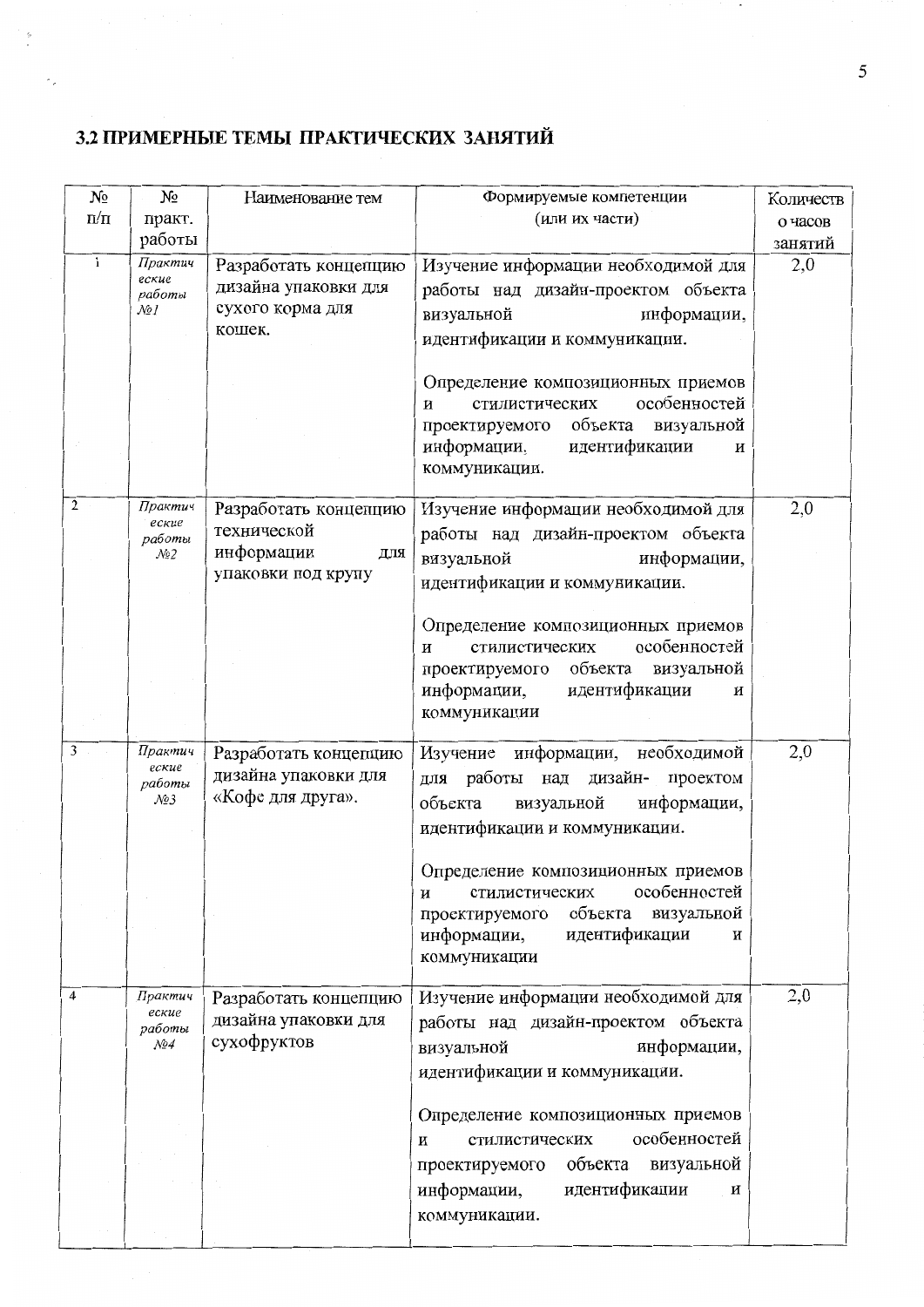| 5 | Практич<br>еские<br>работы<br>No5              | Составление и<br>утверждение брифа.<br>Построение<br>ментальных карт.                                                                          | Определение композиционных приемов<br>особенностей<br>стилистических<br>и<br>проектируемого объекта<br>визуальной<br>информации,<br>идентификации<br>и<br>коммуникации<br>Разработка<br>дизайн-макета<br>объекта<br>визуальной<br>информации,<br>идентификации и коммуникации                                                                                                                                                                                                                                                                                                                                                       | 4,0  |
|---|------------------------------------------------|------------------------------------------------------------------------------------------------------------------------------------------------|-------------------------------------------------------------------------------------------------------------------------------------------------------------------------------------------------------------------------------------------------------------------------------------------------------------------------------------------------------------------------------------------------------------------------------------------------------------------------------------------------------------------------------------------------------------------------------------------------------------------------------------|------|
|   | Практич<br>еские<br>работы<br>№6               | Разработка концепции<br>выбранного объекта.<br>Разработка серии<br>эскизов и клаузур.                                                          | Разработка<br>дизайн-макета<br>объекта<br>визуальной<br>информации,<br>идентификации и коммуникации                                                                                                                                                                                                                                                                                                                                                                                                                                                                                                                                 | 6,0  |
|   | Практич<br>еские<br>работы<br>$\mathcal{N}$ 27 | Изготовление<br>иллюстраций.<br>Проектирование серии<br>упаковок. Составление<br>текстов. Верстка сторон<br>упаковки.<br>Изготовление макетов. | Изучение<br>информации, необходимой<br>работы над дизайн-<br>ДЛЯ<br>проектом<br>объекта<br>информации,<br>визуальной<br>идентификации и коммуникации.<br>Определение композиционных приемов<br>особенностей<br>стилистических<br>и<br>объекта<br>визуальной<br>проектируемого<br>информации,<br>идентификации<br>и<br>коммуникации<br>Разработка<br>объекта<br>дизайн-макета<br>визуальной<br>информации,<br>идентификации и коммуникации.<br>Согласование<br>дизайн-макета<br>c<br>заказчиком и руководством.<br>графических<br>Подготовка<br>материалов<br>передачи<br>производство,<br>для<br>в<br>идентификации и коммуникации. | 12,0 |
|   | Практич<br>еские<br>работы<br>$N_28$           | Презентация и защита<br>курсового проекта<br>разрабатываемого<br>объекта                                                                       | Согласование<br>дизайн-макета<br>$\mathbf c$<br>заказчиком и руководством.<br>Подготовка<br>графических<br>материалов<br>ДЛЯ<br>идентификации и<br>передачи в производство,<br>коммуникации.                                                                                                                                                                                                                                                                                                                                                                                                                                        | 8,0  |
|   |                                                |                                                                                                                                                | итого                                                                                                                                                                                                                                                                                                                                                                                                                                                                                                                                                                                                                               | 38,0 |

6

# 3.3 Интерактивные формы проведения занятий по дисциплине

| N <sub>2</sub> | Раздел/ Тема                                              | Методы интерактивного | Кол-во |
|----------------|-----------------------------------------------------------|-----------------------|--------|
| $\Pi/\Pi$      |                                                           | обучения              | час.   |
| ł.             | Раздел 1. Введение в основы дизайна Интерактивная лекция. |                       |        |
|                | упаковки.                                                 |                       |        |
| 1.1            | Значение упаковки в жизнедеятельности                     | Интерактивная лекция. |        |
|                | человека.                                                 |                       |        |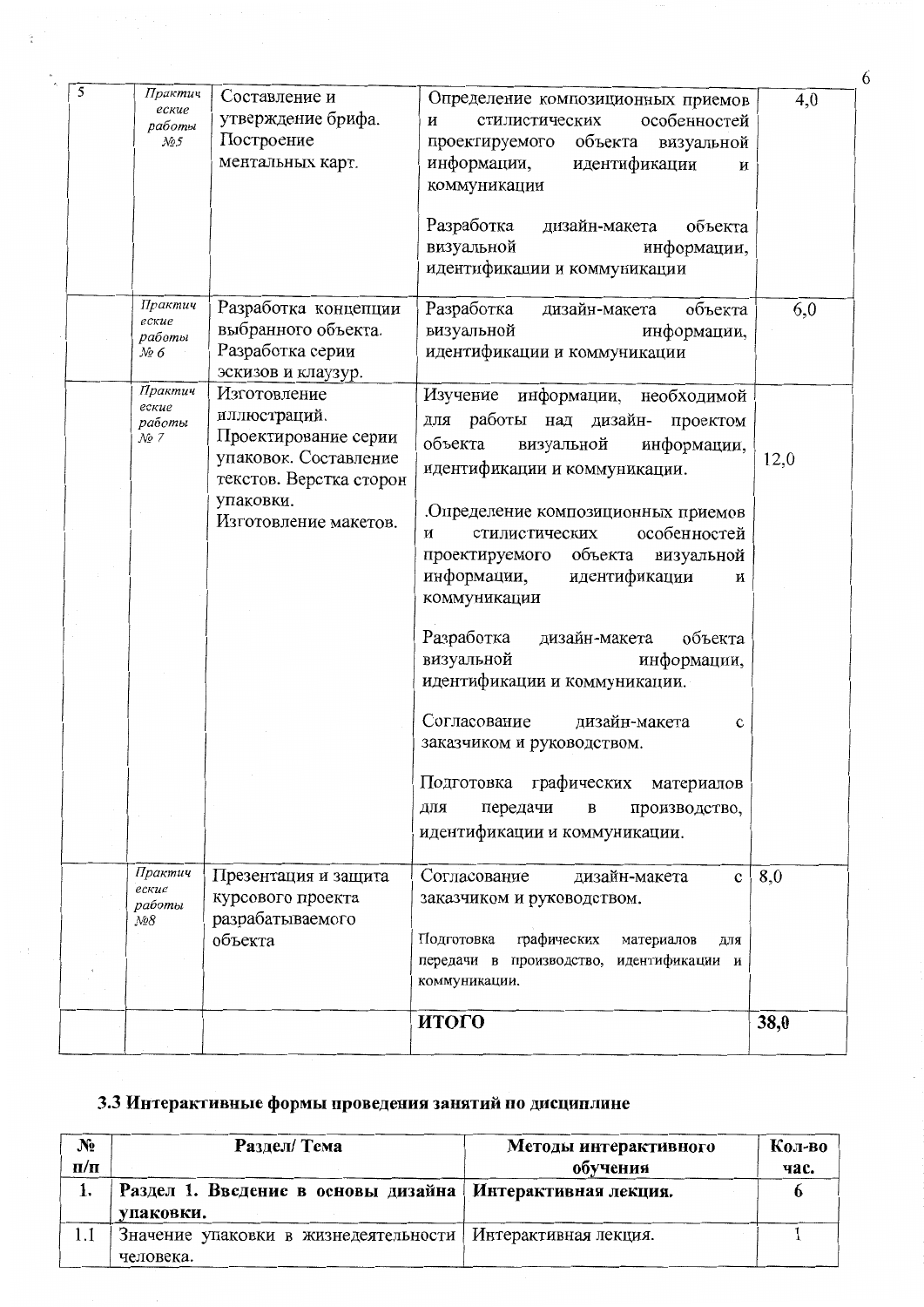|                | Анализ и обсуждение пищевых упаковок. |                       |                |
|----------------|---------------------------------------|-----------------------|----------------|
| 1.2            | Вкусовые традиции в еде.              | Интерактивная лекция. |                |
|                | Составление ментальной карты и ее     |                       |                |
|                | презентация с обсуждением.            |                       |                |
| 1.3            | Выявление вкусовых ассоциаций и       | Интерактивная лекция. |                |
|                | создание образов.                     |                       |                |
|                | Составление ментальной карты и<br>ee  |                       |                |
|                | презентация с обсуждением.            |                       |                |
| 1.4            | Коммуникация дизайна упаковки.        | Интерактивная лекция. |                |
|                | Анализ и обсуждение пищевых упаковок. |                       |                |
| 1.5            | Эмоции в дизайне упаковки.            | Интерактивная лекция. |                |
|                | Анализ и обсуждение пищевых упаковок. |                       |                |
| 1.6            | Визуальная коммуникация дизайна       | Интерактивная лекция. |                |
|                | упаковки.                             |                       |                |
|                | Анализ и обсуждение пищевых упаковок. |                       |                |
| $\overline{2}$ | Раздел 2. Проектирование продающей    | Деловая игра.         | 6              |
|                | упаковки                              |                       |                |
| 2.2            | Использование исследований            | Деловая игра.         | 1              |
|                | психотипов в дизайне упаковки         |                       |                |
| 2.3            | Использование исследований целевой    | Деловая игра.         | 1              |
|                | аудитории в дизайне упаковки          |                       |                |
| 2.4            | Иерархия в подаче текстовой и         | Деловая игра.         | $\overline{2}$ |
|                | визуальной информации на упаковке     |                       |                |
| 2.5            | Использование исследований            | Деловая игра.         | $\overline{2}$ |
|                | индивидуальных потребительских        |                       |                |
|                | предпочтений в дизайне упаковки       |                       |                |
|                | Bcero:                                |                       | 12             |

Реализация программы дисциплины «Современная продающая упаковка» предполагает использование следующих технологий: традиционные лекционные занятия под руководством преподавателя в аудитории в сочетании с практическими занятиями, интерактивные лекции с разбором конкретных ситуаций и групповые деловые игры.

В учебном процессе используются следующие методы обучения: словесные (индуктивные и репродуктивные), наглядные (дедуктивные и наглядно-поисковые), методы стимулирования к процессу обучения (создание эмоционально-нравственных ситуаций, метод предъявления требований, поощрения и наказания), методы контроля и самоконтроля (обсуждения в группе).

#### 3.4 Контрольные вопросы

- 1. Какое значение имеет упаковка в современном обществе?
- 2. Какими признаками обладает конкурентоспособная упаковка?
- 3. Чем отличается древняя упаковка от современной упаковки?
- 4. В чем состоят особенности упаковывания товаров у разных народов?
- 5. По каким критериям различают упаковку от тары?
- 6. Признаки классификации упаковки?
- 7. Бриф на проектирование упаковки?
- 8. Способы печати на упаковки?
- 9. Из каких этапов состоит печатный процесс упаковки?
- 10. Какие существуют виды постпечатного оформления готовой упаковки?
- 11. Виды современных упаковочных материалов?
- 12. Инновационные упаковочные материалы?
- 13. Маркетинговые концепции?
- 14. Зачем дизайнеру по упаковке знать основы маркетинга?
- 15. Что такое УТП, и какое оно имеет отношение к дизайну упаковки?

 $\overline{7}$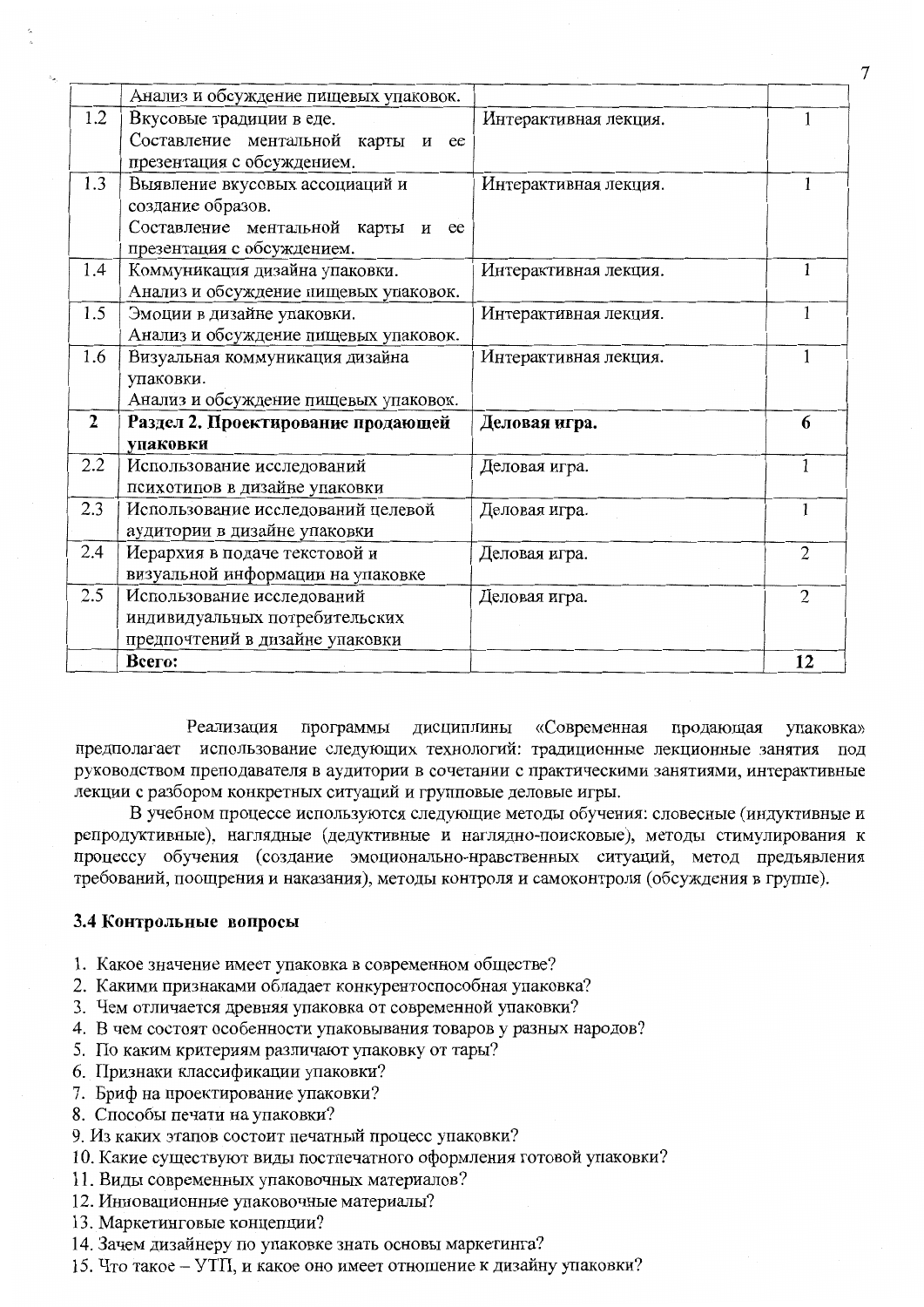16. Что такое конкурентное преимущество упаковки?

17. Для каких целей исследуют упаковку конкурентов?

18. Какие бывают методы сбора информации для проектирования упаковки?

19. Какие цветовые ассоциации вы можете назвать в категории продуктов питания?

20. Влияние цвета на конкурентоспособность упаковки?

21. Влияние формы на конкурентоспособность упаковки?

22. Как структура упаковки становится способом коммуникации с потребителем?

23. Как сильно форма и структура упаковки зависят от развития новых технологий?

24. Какие шрифтовые приемы могут привлечь внимание покупателя?

25. Какими графическими средствами достигается удобная навигация взгляда потребителя по поверхности упаковки?

26. Какое значение имеет нормативно-законодательная информация на упаковке?

27. Значение иллюстрации в дизайне упаковки?

#### 4. УЧЕБНО-МЕТОДИЧЕСКОЕ И ИНФОРМАЦИОННОЕ СОДЕРЖАНИЕ ДИСЦИПЛИН

#### Основная литература

1. Самарина В. П. Основы предпринимательства: учеб. пособие / В. П. Самарина. - 2-е изд., перераб. - М.: КНОРУС, 2010. - 224 с.

2. Афонасова, М.А. Бизнес-планирование [Электронный ресурс]: учебное пособие / М.А. Афонасова; ТУСУР. - Томск: Эль Контент, 2012. - 108 с.. - - РЕЖИМ ДОСТУПА: http://biblioclub.ru/index.php?page=book&id=208641

3. Марусева, И.В. Творческая реклама [Электронный ресурс]: приемы и методы ее создания (художественно-аналитическое исследование) : монография / И.В. Марусева. - Москва; Берлин: Директ-Медиа, 2015. - 419 с.: ил. - - РЕЖИМ ДОСТУПА: http://biblioclub.ru/index.php?page=book&id=276141

4. Босых И. Б. Проектирование конкурентной упаковки: метод. указания. - Екатеринбург: Урал $\Gamma$ АХА, 2014 г. – 64 с.

5. Будникова О. А. История упаковки: учеб. пособие / О. А. Будникова. - М.: МГУП, 2011.  $-120c$ .

#### Дополнительная литература

1. Тарасова О. П. Организация проектной деятельности дизайнера: учеб. пособие. - Оренбург: ОГУ, 2013. – 133 с. – Режим доступа: http://biblioclub.ru/index.php?page=book&id=270309&sr=1

2. Макашев, М. О. Бренд-менеджмент: учеб. пособие / М. О. Макашев. - СПб.: Питер, 2013. -Режим доступа:

http://biblioclub.ru/index.php?page=book&id=114390&sr=1

3. Бобров В. И. Технология и дизайн маркировки: учеб. пособие / В. И. Бобров, Л. Г. Варепо, И. В. Черная. – М.: МГУП, 2010. – 376 с.

4. Джон Т. Дрю, Сара А. Мейер. Управление цветом в упаковке. / Дрю Джон. - М.: Издательский дом РИП-холдинг, 2009. - 222 с.

5. Ефремов Н.Ф. Конструирование и дизайн тары и упаковки. [Текст] : учебник для вузов / Н.Ф. Ефремов, Т.В. Лемешко, А.В. Чуркин. - М.: МГУП, 2004.- 424 с.

6. Климова Е. Д. Материалы упаковочного производства: учеб. пособие / Е. Д. Климова. - М.:  $M\Gamma$ y<sub>II</sub>, 2010. – 154 c.

7. Намюр Тэд. Производство упаковки. Новые центры прибыли / Намюр Тэд. - М.: ПРИНТ-МЕДИА центр, 2006. - 332 с.

8. Производство упаковки из ПЭТ / Д. Брукс, Дж. Джайлз. - СПб.: Профессия, 2006. - 368 с.

9. Смиренный И. Н. Москва на упаковках и этикетках. Конец XIX-начало XXI века. Альбомкаталог, посвященный 860-летию Москвы. - М.: Изд. «УпакГрафика», 2007. - 168 с.